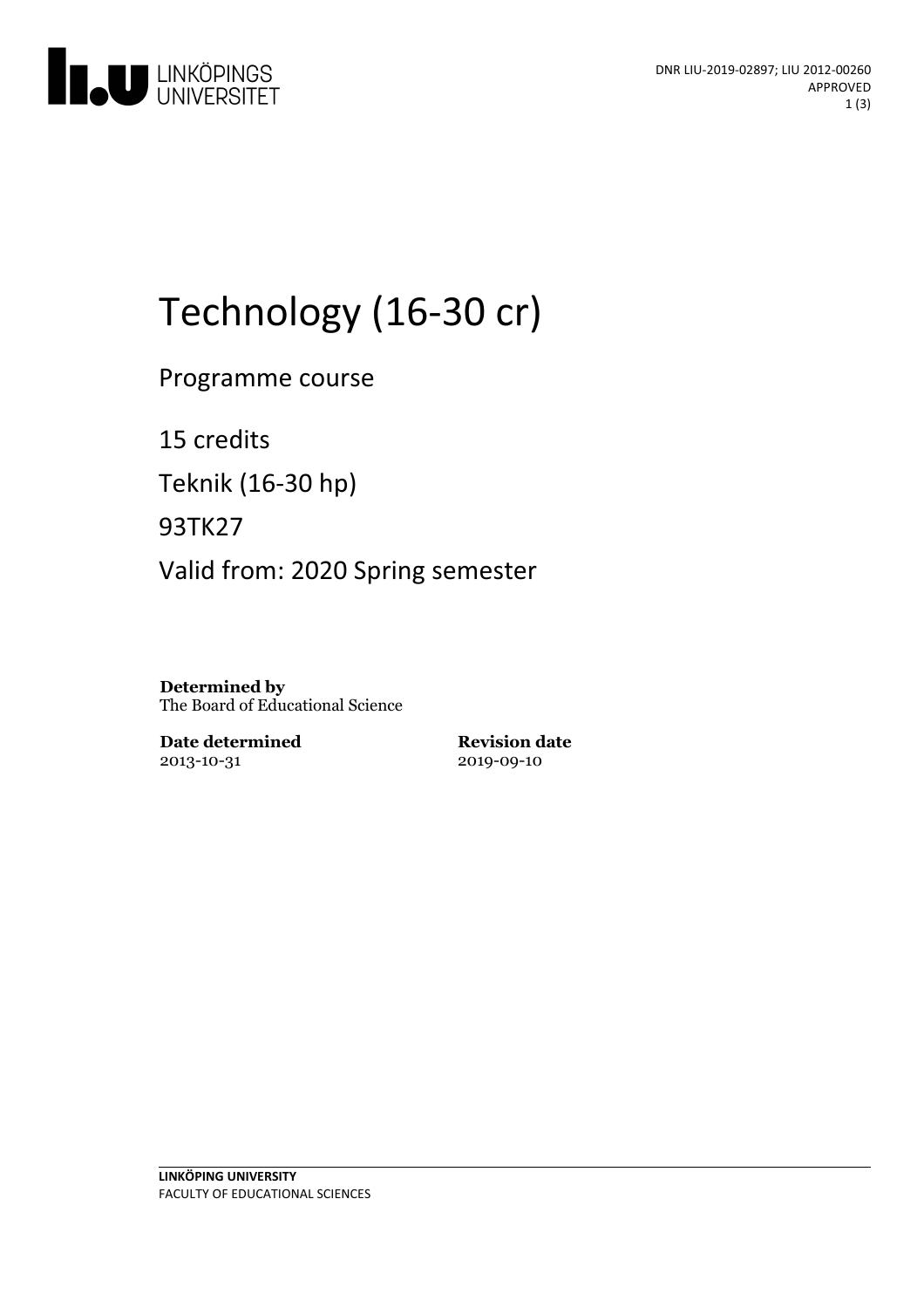Main field of study Engineering

Course level

First cycle

## Advancement level

 $G<sub>2</sub>X$ 

## Course offered for

Secondary School Teacher Programme with a specialization in Teaching in Grades 7-9 of the Compulsory School

#### Examination

Applies to all courses regardless of grading scale.

Students failing an exam covering either the entire course or part of the course two times are entitled to have a new examiner appointed for the reexamination.

If the course has a three-graded grading scale (U - VG), following applies:

Students who have passed an examination may not retake it in order to improve their grades.

If the course is a VfU course, the following applies:

Examination of applied social and didactic abilities is limited to three (3) occasions.

The following applies to courses that include a compulsory component:

If special circumstances prevail, and if it is possible with consideration of the nature of the compulsory component, the examiner may decide to replace the compulsory component with another equivalent component.

If the LiU coordinator for students with disabilities has granted a student the right to an adapted examination for <sup>a</sup> written examination in an examination hall, the student has the right to it. If the coordinator has instead recommended for the student an adapted examination or alternative form of examination, the examiner may grant this if the examiner assesses that it is possible, based on consideration of the course objectives.

#### Grades

Three-grade scale, U, G, VG